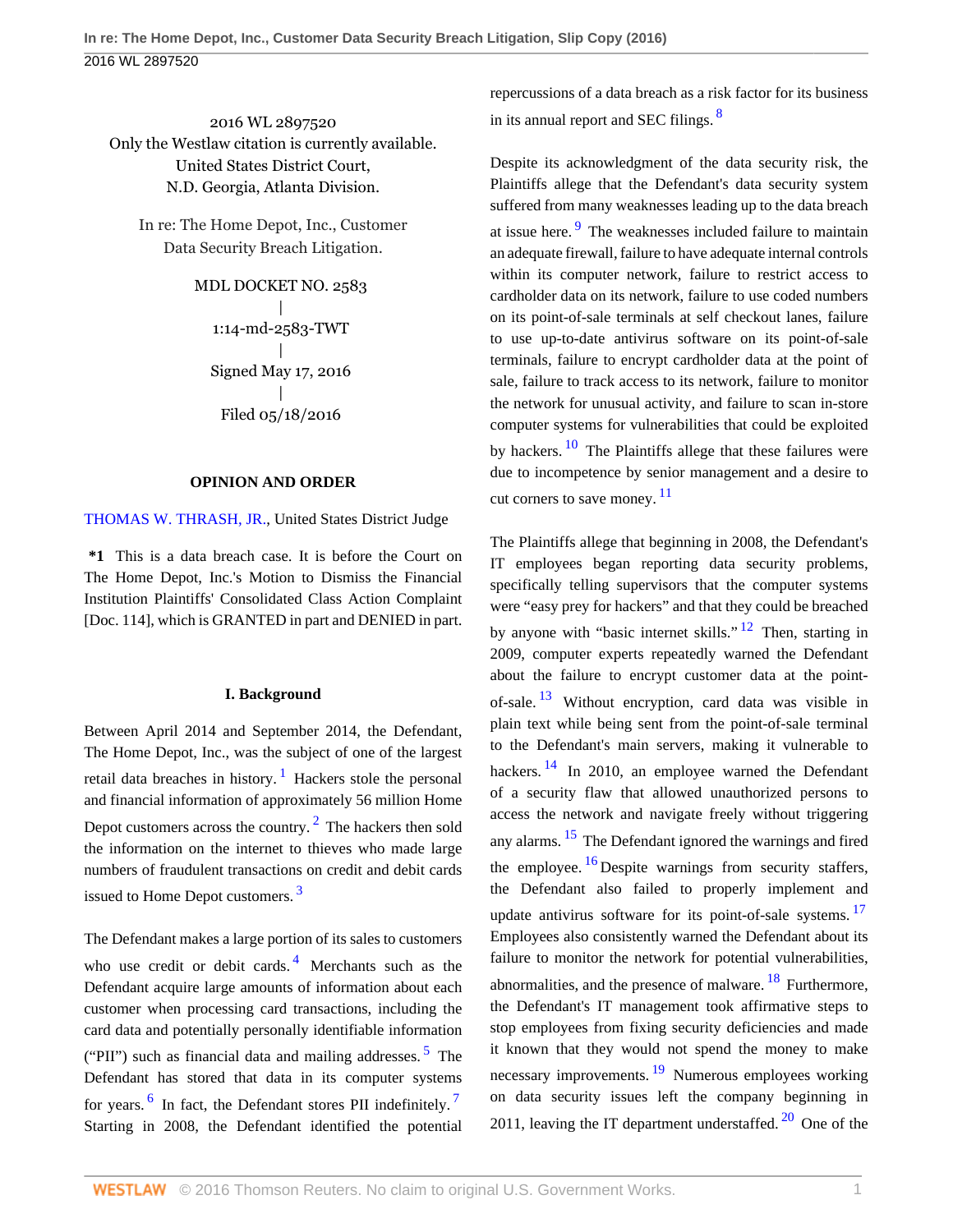<span id="page-1-0"></span>Defendant's security vendors also threatened to stop working with the company unless it started to take security more seriously.<sup>[21](#page-6-7)</sup>

<span id="page-1-4"></span>**\*2** In the nine months prior to the data breach at issue here, the Defendant had numerous warnings of a problem.  $22 \text{ In}$  $22 \text{ In}$ July of 2013, the Defendant suffered a small data breach when hackers placed data-stealing malware on at least eight pointof-sale terminals in a Dallas, Texas, store. [23](#page-6-9) In August of 2013, Visa sent a letter warning of an increase in hacker intrusions involving retail merchants.  $^{24}$  $^{24}$  $^{24}$  On October 1, 2013, FishNet Security warned the Defendant that its computer systems were vulnerable because the firewall was not operating properly.  $25$  In December of 2013, the Defendant learned that point-of-sale terminals at one of its stores in Columbia, Maryland, were infected with data-stealing malware that could have been blocked by the proper firewall; the Defendant still failed to upgrade its firewall.  $^{26}$  $^{26}$  $^{26}$  Also in December of 2013, hackers installed malware at Target stores nationwide, and the Defendant attempted to respond by assembling a task force to address the situation.  $27 \text{ In January}$  $27 \text{ In January}$ of 2014, an outside security consultant told the Defendant that its network was vulnerable to attack and did not comply with industry standards.  $28$  In that same month, the FBI alerted the Defendant about the danger of malware attacks and urged it to update its network security measures. [29](#page-6-15) In February of 2014, FishNet again warned the Defendant of the need to upgrade the network's firewall.  $30$  Also in February of 2014, the data security task force came back with recommendations to improve security; the Defendant did not immediately implement them.  $31$  Eventually, the Defendant began to implement point-of-sale encryption technology, but by that point, hackers had already infiltrated its computer network. [32](#page-6-18)

<span id="page-1-14"></span><span id="page-1-12"></span><span id="page-1-11"></span><span id="page-1-10"></span>Beginning in April of 2014, hackers gained access to the Defendant's computer systems using the credentials of a third party vendor, which they were able to do because of the firewall flaw.  $33$  The hackers were able to freely access the network without triggering any alarms.<sup>[34](#page-6-20)</sup> Inside the network, the hackers targeted the point-of-sale systems at 7,500 selfcheckout lanes.  $35$  They installed malware on those systems that siphoned off the information from a payment card when it was used at a self-checkout lane.  $36$  The malware remained on the self-checkout terminals until around September 7, <span id="page-1-16"></span>2014. [37](#page-6-23) Between September 1, 2014, and September 7, 2014, the credit and debit card information of the Defendant's customers was made available for sale on a black-market website, Rescator.cc. [38](#page-6-24)

<span id="page-1-21"></span><span id="page-1-20"></span><span id="page-1-19"></span><span id="page-1-18"></span><span id="page-1-17"></span><span id="page-1-3"></span><span id="page-1-2"></span><span id="page-1-1"></span>On September 2, 2014, a security blogger reported that banks were seeing evidence of fraud linked to cards that had made purchases at the Defendant's stores. [39](#page-6-25) The U.S. Secret Service also alerted the Defendant that its computer systems had likely been breached.  $40$  At that point, the Defendant noted that it was looking into the situation, but did not confirm a breach. [41](#page-6-27) On September 6, 2014, the Defendant's investigators confirmed that a security breach had taken place, but did not publicly disclose that information. [42](#page-6-28) On September 8, 2014, the Defendant issued a news release that its systems had been breached, but failed to warn that its customers' information was for sale and being used by criminals.  $43$  On November 6, 2014, the Defendant issued a news release announcing the results of its internal investigation; it admitted that data security should have been a higher priority and that its systems were woefully out of date. [44](#page-6-30)

<span id="page-1-25"></span><span id="page-1-24"></span><span id="page-1-23"></span><span id="page-1-22"></span><span id="page-1-9"></span><span id="page-1-8"></span><span id="page-1-7"></span><span id="page-1-6"></span><span id="page-1-5"></span>The Plaintiffs here are a putative class of financial institutions that issued and owned payment cards compromised by the data breach,  $45$  as well as associations of credit unions whose members have been damaged by the data breach. [46](#page-6-32) The putative financial institution class alleges that it has been damaged by having to reimburse customers for the fraud losses suffered due to the data breach as well as by other costs such as having to reissue payment cards. The putative class brings claims for negligence and negligence per se, as well as violation of eight state-specific consumer protection statutes. The putative class also seeks injunctive and declaratory relief. The association plaintiffs do not sue as a class.  $47$  They seek

only equitable relief. The Defendant moves to dismiss all the claims by both the putative class and the association plaintiffs.

### <span id="page-1-27"></span><span id="page-1-26"></span>**II. Legal Standard**

<span id="page-1-15"></span><span id="page-1-13"></span>**\*3** A complaint should be dismissed under Rule 12(b)(6) only where it appears that the facts alleged fail to state a "plausible" claim for relief.  $48$  A complaint may survive a motion to dismiss for failure to state a claim, however, even if it is "improbable" that a plaintiff would be able to prove those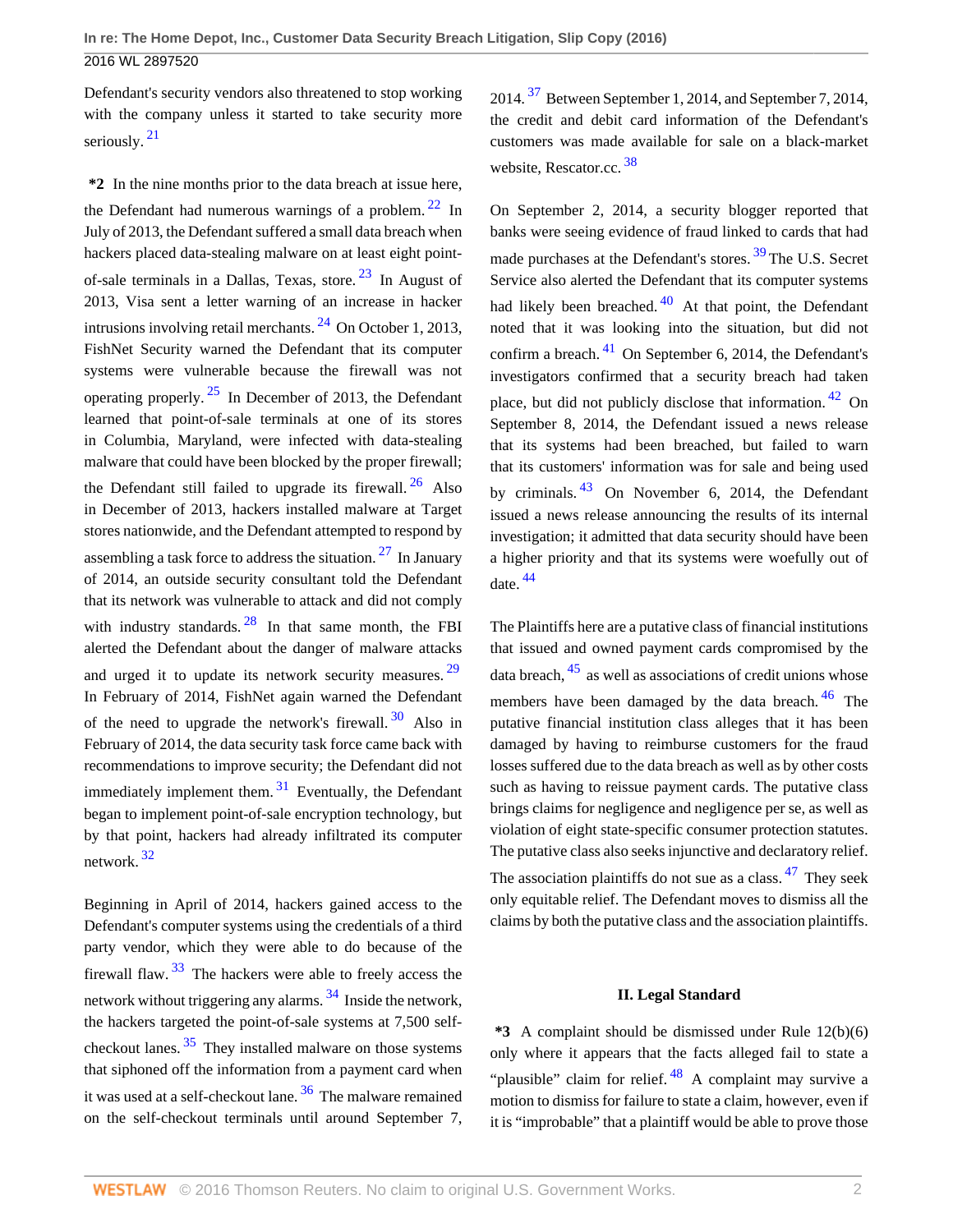<span id="page-2-2"></span><span id="page-2-0"></span>facts; even if the possibility of recovery is extremely "remote and unlikely." [49](#page-6-35) In ruling on a motion to dismiss, the court must accept the facts pleaded in the complaint as true and construe them in the light most favorable to the plaintiff.  $50$ Generally, notice pleading is all that is required for a valid complaint.  $51$  Under notice pleading, the plaintiff need only give the defendant fair notice of the plaintiff's claim and the grounds upon which it rests. [52](#page-6-38)

#### <span id="page-2-3"></span>**III. Discussion**

# **A. Standing**

<span id="page-2-5"></span><span id="page-2-4"></span>The Defendant first moves to dismiss all of the Plaintiffs' claims for lack of standing. In order to establish standing under Article III, a plaintiff must show an injury that is "concrete, particularized, and actual or imminent; fairly traceable to the challenged action; and redressable by a favorable ruling."  $53$  The Supreme Court has held that "threatened injury must be *certainly impending* to constitute injury in fact, and that allegations of *possible* future injury are not sufficient."  $54$  The Supreme Court has also noted, however, that standing can be "based on a 'substantial risk' that the harm will occur, which may prompt plaintiffs to reasonably incur costs to mitigate or avoid that harm." $55$ Here, the financial institution plaintiffs have adequately pleaded standing. Specifically, the banks have pleaded actual injury in the form of costs to cancel and reissue cards compromised in the data breach, costs to refund fraudulent charges, costs to investigate fraudulent charges, costs for customer fraud monitoring, and costs due to lost interest and transaction fees due to reduced card usage.  $56$  These injuries are not speculative and are not threatened future injuries, but are actual, current, monetary damages. Additionally, any costs undertaken to avoid future harm from the data breach would fall under footnote 5 of Clapper, specifically as reasonable mitigation costs due to a substantial risk of harm. The injuries, as pleaded, are also fairly traceable to Home Depot's conduct, specifically the alleged failure to implement adequate data security measures. A favorable ruling would also redress these monetary harms. The Defendant's motion to dismiss for lack of standing should be denied.

#### **B. Negligence and Negligence Per Se**

Next, the Defendant argues that the Plaintiffs' negligence and negligence per se claims are barred by the economic

<span id="page-2-10"></span><span id="page-2-9"></span><span id="page-2-8"></span><span id="page-2-1"></span>loss rule. "The 'economic loss rule' generally provides that a contracting party who suffers purely economic consequences must seek his remedy in contract and not in tort."<sup>[57](#page-6-43)</sup> In other words, "a plaintiff may not recover in tort for purely economic damages arising from a breach of contract."  $58$  Where, however, "an independent duty exists under the law, the economic loss rule does not bar a tort claim because the claim is based on a recognized independent duty of care and thus does not fall within the scope of the rule."  $59$  Here, even though there is a contract between the card issuers and the Plaintiffs, the independent duty exception would bar application of the economic loss rule. Georgia recognizes a general duty "to all the world not to subject them to an unreasonable risk of harm." $60$  A retailer's actions and inactions, such as disabling security features and ignoring warning signs of a data breach, are sufficient to show that the retailer caused foreseeable harm to a plaintiff and therefore owed a duty in tort.  $61$  Here, the Plaintiffs have pleaded that the Defendant knew about a substantial data security risk dating back to 2008 but failed to implement reasonable security measures to combat it.  $62$  This Court therefore finds that an independent duty existed, barring application of the economic loss rule.

<span id="page-2-13"></span><span id="page-2-12"></span><span id="page-2-11"></span><span id="page-2-7"></span><span id="page-2-6"></span>**\*4** The Court declines the Defendant's invitation to hold that it had no legal duty to safeguard information even though it had warnings that its data security was inadequate and failed to heed them. To hold that no such duty existed would allow retailers to use outdated security measures and turn a blind eye to the ever-increasing risk of cyber attacks, leaving consumers with no recourse to recover damages even though the retailer was in a superior position to safeguard the public from such a risk. The Defendant's motion to dismiss based on the economic loss rule should be denied. Additionally, the Defendant moves to dismiss the Plaintiffs' negligence claim on the ground that it owed no duty to the Plaintiffs. Because this Court finds that a duty does exist, the motion to dismiss on the ground that there was no duty should also be denied.

<span id="page-2-15"></span><span id="page-2-14"></span>The Defendant also moves to dismiss the Plaintiffs' negligence per se claim. "Georgia law allows the adoption of a statute or regulation as a standard of conduct so that its violation becomes negligence per se."  $63$  In order to make a negligence per se claim, however, the plaintiff must show that it is within the class of persons intended to be protected by the statute and that the statute was meant to protect against the harm suffered. [64](#page-7-3) Here, the Plaintiffs allege that Home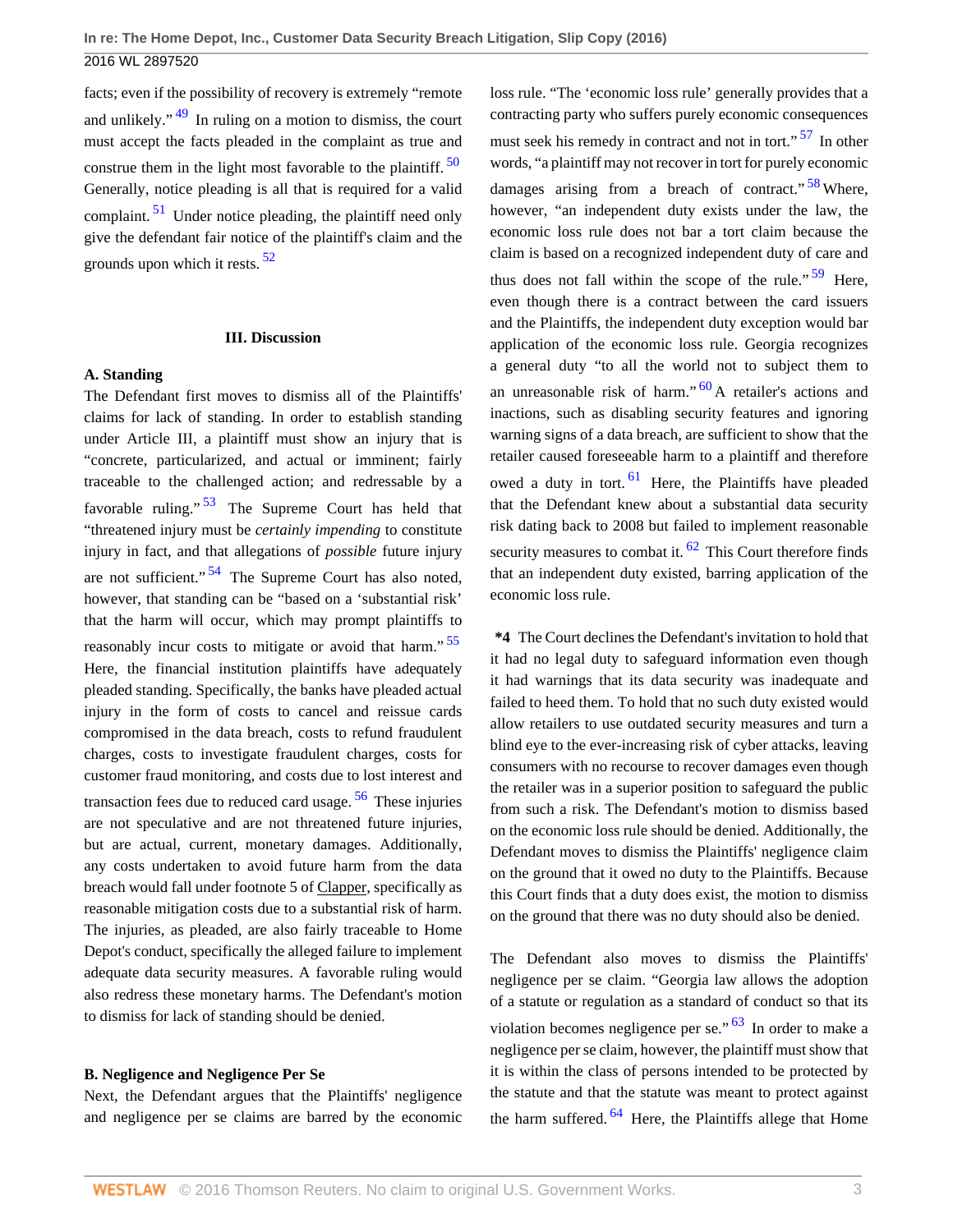<span id="page-3-0"></span>Depot violated Section 5 of the FTC Act. The Defendant argues that Section 5 cannot form the basis of a negligence per se claim. The Consolidated Class Action Complaint here adequately pleads a violation of Section 5 of the FTC Act, that the Plaintiffs are within the class of persons intended to be protected by the statute, and that the harm suffered is the kind the statute meant to protect.  $65$  Additionally, one Georgia case and one case applying Georgia law both suggest that the FTC Act can serve as the basis of a negligence per se claim. <sup>[66](#page-7-5)</sup> The Defendant's motion to dismiss the negligence per se claim should be denied.

# **C. Injunctive and Declaratory Relief**

Next, the Defendant moves to dismiss the Plaintiffs' claim for Injunctive and Declaratory Relief. First, the Defendant argues that the Plaintiffs are pursuing an impermissible standalone claim for injunctive relief and impermissibly requesting an injunction related to a negligence claim. Not so. Instead, the Plaintiffs ask for an injunction corresponding to their declaratory judgment claim. [67](#page-7-6) Such a claim is permissible under the Declaratory Judgment Act. [68](#page-7-7)

<span id="page-3-5"></span><span id="page-3-2"></span>The Defendant next argues that the Plaintiffs' claim for injunctive and declaratory relief is based on a speculative future data breach. The Supreme Court has held that there must be "a substantial controversy, between parties having adverse legal interests, of sufficient immediacy and reality to warrant the issuance of a declaratory judgment."  $69$  The Plaintiffs have pleaded that the Defendant's security measures continue to be inadequate and that they will suffer substantial harm.  $\frac{70}{10}$  $\frac{70}{10}$  $\frac{70}{10}$  The Plaintiffs have pleaded sufficient facts to survive a motion to dismiss regarding a future breach. The Defendant next argues that the Plaintiffs have an adequate remedy at law. Contrary to the Defendant's argument, the Plaintiffs do allege that they will lack an adequate legal remedy if another breach occurs.  $^{71}$  $^{71}$  $^{71}$  The Defendant's motion to dismiss the claim for injunctive relief on remedy grounds should be denied.

<span id="page-3-8"></span><span id="page-3-7"></span><span id="page-3-6"></span>**\*5** The Defendant then argues that the Plaintiffs' claim for declaratory relief seeks an impermissible determination of past liability. "Declaratory relief is appropriate when it is necessary to 'protect the plaintiff from uncertainty and insecurity with regard to the propriety of some future act or conduct.'  $+$ <sup>", [72](#page-7-11)</sup> The Plaintiffs ask for a declaration that the Defendant "breached and continues to breach" its duty.<sup>[73](#page-7-12)</sup> As to the claim for declaratory relief that the Defendant already breached its duty, the Defendant's motion to dismiss should be granted because that deals with past liability and is properly covered under the Plaintiffs' negligence claims. As to the continuing nature of the breach, however, the Defendant's motion to dismiss should be denied.

<span id="page-3-9"></span><span id="page-3-1"></span>Finally, the Defendant argues that the association plaintiffs do not have standing to bring a claim for declaratory relief because participation of the individual members of the associations is required. "It is well-established that an association may seek equitable relief on behalf of its members without running afoul of the [member participation requirement]."<sup>[74](#page-7-13)</sup> Here, the association plaintiffs are seeking only equitable relief. The participation of individual members is therefore not required. The Defendant's motion to dismiss the association plaintiffs should be denied.

# **D. State Law Claims**

<span id="page-3-3"></span>The Defendant also moves to dismiss the Plaintiffs' state statutory claims. First, the Defendant argues that the Plaintiffs do not have standing to bring these claims. As discussed above, this Court finds that the Plaintiffs do have standing. The Plaintiffs make claims as subclasses based on states of residence under eight separate state statutes.

# <span id="page-3-13"></span><span id="page-3-12"></span>**1. Alaska**

<span id="page-3-11"></span><span id="page-3-10"></span><span id="page-3-4"></span>The Defendant first argues that the Plaintiffs have not pleaded an unfair act under [Alaska Stat. Ann. § 45.50.471\(b\).](http://www.westlaw.com/Link/Document/FullText?findType=L&pubNum=1000003&cite=AKSTS45.50.471&originatingDoc=I614a90d01d9811e6accba36daa2dab8f&refType=SP&originationContext=document&vr=3.0&rs=cblt1.0&transitionType=DocumentItem&contextData=(sc.UserEnteredCitation)#co_pp_a83b000018c76) That statute gives an illustrative, but not exhaustive list of unfair acts.<sup>[75](#page-7-14)</sup> Alaska looks to the FTC Act and federal law for guidance in interpreting the meaning of unfair acts or practices.  $\frac{76}{10}$  $\frac{76}{10}$  $\frac{76}{10}$  The Defendant first argues that because maintaining inadequate security measures is not listed as an unfair act in the statute, the Plaintiffs' claim must be dismissed. Given that the statute specifically makes its list of unfair acts illustrative but not exhaustive, this argument must fail. Additionally, courts have found that it can constitute an unfair practice under the FTC Act to maintain inadequate security measures.  $^{77}$  $^{77}$  $^{77}$  The Plaintiffs allege that the Defendant failed to maintain adequate security measures. [78](#page-7-17) The Defendant's motion to dismiss the Plaintiffs' claim under [Alaska Stat. Ann. § 45.50.471\(b\)](http://www.westlaw.com/Link/Document/FullText?findType=L&pubNum=1000003&cite=AKSTS45.50.471&originatingDoc=I614a90d01d9811e6accba36daa2dab8f&refType=SP&originationContext=document&vr=3.0&rs=cblt1.0&transitionType=DocumentItem&contextData=(sc.UserEnteredCitation)#co_pp_a83b000018c76) should be denied.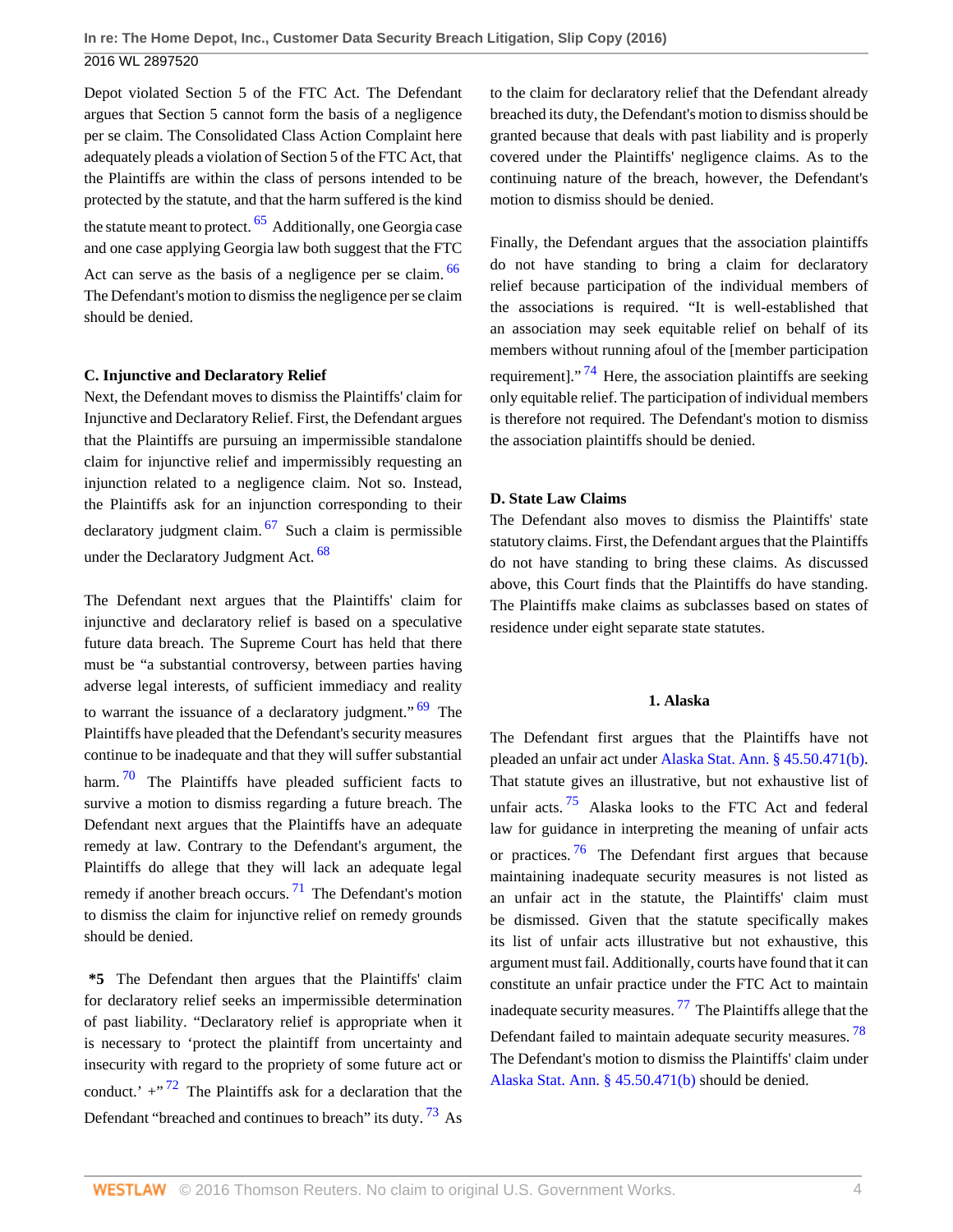### **2. California**

The Defendant moves to dismiss the Plaintiffs' claims under California's Unfair Competition Law ("UCL") and Customer Records Act ("CRA"). The complaint first pleads that the Defendant violated the CRA. That statute, however, may only be asserted by customers – individuals "who provide[ +] personal information to a business for the purpose of purchasing or leasing a product or obtaining a service from the business."  $79$  The Plaintiffs here do not fall within that definition because they did not obtain products or services from the Defendant. The standalone claim under the CRA should be dismissed.

<span id="page-4-3"></span><span id="page-4-1"></span><span id="page-4-0"></span>**\*6** The Plaintiffs also assert a claim under the UCL. The UCL prohibits "any unlawful, unfair or fraudulent business act."<sup>[80](#page-7-19)</sup> Here, the Plaintiffs have pleaded a violation of the "unfair" prong of the statute by pleading that the Defendant failed to maintain adequate and reasonable security measures and that its conduct undermined California public policy. <sup>[81](#page-7-20)</sup> The unlawful prong of the UCL prohibits "anything that can properly be called a business practice and that at the same time is forbidden by law."  $82$  Here, the Plaintiffs have properly pleaded a CRA violation to satisfy the "unlawful" prong of the UCL.  $^{83}$  $^{83}$  $^{83}$  It does not matter that the CRA does not provide the Plaintiffs with a private cause of action because the UCL "can form the basis for a private cause of action even if the predicate statute does not." <sup>[84](#page-7-23)</sup> The Defendant's motion to dismiss the UCL claim should be denied.

## <span id="page-4-5"></span><span id="page-4-4"></span>**3. Connecticut**

The Defendant moves to dismiss the Plaintiffs' claim under the Connecticut Unfair Trade Practices Act ("CUTPA"). As a threshold matter, the Defendant argues that the Plaintiffs have failed to plead an unfair trade practice, but as discussed with the Alaska statute, that is not the case. The Defendant next argues that this claim fails because no duty exists between the Defendant and the Plaintiffs. As discussed above, this Court finds that the Defendant did owe the Plaintiffs a duty. Finally, the Defendant argues that the CUTPA claim is based on mitigation damages that are not the proximate result of the Defendant's conduct. As discussed above, this Court finds that the Plaintiffs have pleaded damages proximately caused

by the Defendant. The Defendant's motion to dismiss the CUTPA claim should be denied.

#### **4. Florida**

<span id="page-4-6"></span>The Defendant also moves to dismiss the Plaintiffs' claim under the Florida Deceptive and Unfair Trade Practices Act ("FDUTPA"). Businesses are only authorized to bring actions under FDUTPA if they are acting as consumers by engaging in the purchase of goods or services from the defendant.  $85$  The complaint here does not allege that the Plaintiffs were engaging in the purchase of goods or services from the Defendant. Nor does this Court believe that the action of the banks in issuing credit and debit cards to the individual consumers could be construed as purchasing goods or services. The motion to dismiss the FDUTPA claim should be granted.

### **5. Illinois**

<span id="page-4-2"></span>The Defendant moves to dismiss the claim under the Illinois Consumer Fraud and Deceptive Business Practices Act ("ICFA"). The Defendant argues that the Plaintiffs have not alleged the sort of conduct required for a deceptive or unfair practice claim under that statute. Addressing a data breach at another national retailer, the Northern District of Illinois found that where a plaintiff alleged failure to comply with industry standards, that plaintiff could survive a motion to dismiss a claim under ICFA.  $86$  That is exactly what the Plaintiffs have alleged here.  $87$  The motion to dismiss the ICFA claim should be denied.

#### <span id="page-4-8"></span><span id="page-4-7"></span>**6. Massachusetts**

<span id="page-4-9"></span>The Defendant moves to dismiss the claim under the Massachusetts Consumer Protection Act ("MCPA"). Again the Defendant argues that the Plaintiffs have failed to allege conduct within the scope of the statute. Applying Massachusetts law, the First Circuit found that the type of inadequate data security measures alleged by the Plaintiffs here are sufficient to survive a motion to dismiss under the MCPA. <sup>[88](#page-7-27)</sup> The motion to dismiss the MCPA claim should be denied.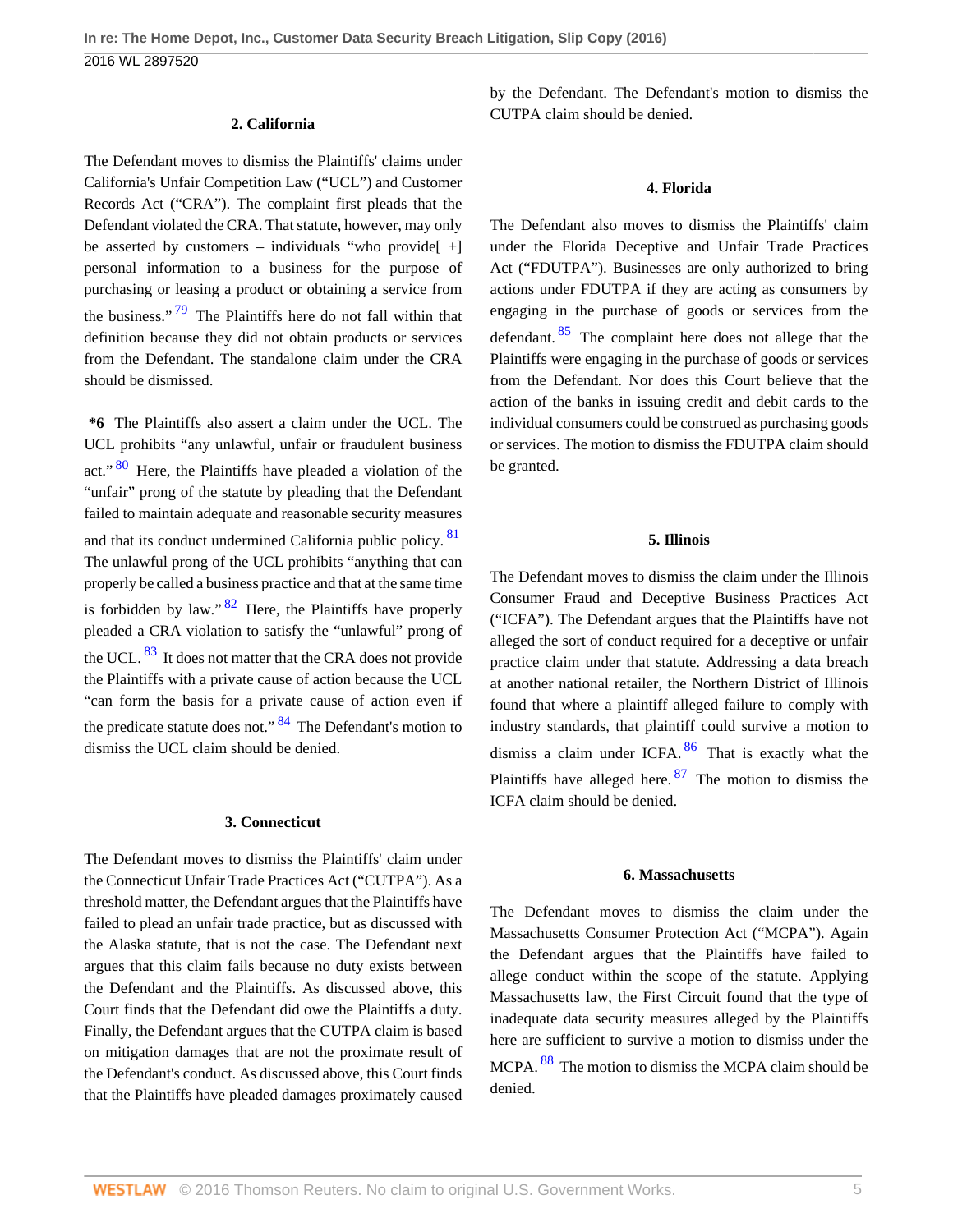## <span id="page-5-13"></span>**7. Minnesota**

**\*7** The Defendant moves to dismiss the claim under the Minnesota Plastic Card Security Act ("MPCSA"). That statute prohibits persons and entities conducting business in Minnesota from retaining certain financial data for more than 48 hours after a card transaction.  $89$  The Plaintiffs allege that the Defendant kept payment card data for more than 48 hours after authorization, exactly what the MPCSA prohibits. <sup>[90](#page-7-29)</sup> The motion to dismiss the MPCSA claim should be denied.

#### <span id="page-5-14"></span>**8. Washington**

The Defendant moves to dismiss the claims under [Wash.](http://www.westlaw.com/Link/Document/FullText?findType=L&pubNum=1000259&cite=WAST19.255.020&originatingDoc=I614a90d01d9811e6accba36daa2dab8f&refType=LQ&originationContext=document&vr=3.0&rs=cblt1.0&transitionType=DocumentItem&contextData=(sc.UserEnteredCitation)) [Rev. Code Ann. § 19.255.020](http://www.westlaw.com/Link/Document/FullText?findType=L&pubNum=1000259&cite=WAST19.255.020&originatingDoc=I614a90d01d9811e6accba36daa2dab8f&refType=LQ&originationContext=document&vr=3.0&rs=cblt1.0&transitionType=DocumentItem&contextData=(sc.UserEnteredCitation)) and the Washington Consumer Protection Act. The Defendant states that [§ 19.255.020](http://www.westlaw.com/Link/Document/FullText?findType=L&pubNum=1000259&cite=WAST19.255.020&originatingDoc=I614a90d01d9811e6accba36daa2dab8f&refType=LQ&originationContext=document&vr=3.0&rs=cblt1.0&transitionType=DocumentItem&contextData=(sc.UserEnteredCitation)) exempts companies from liability if they were certified compliant with the payment card industry data security standards ("PCI-DSS") within a year of the breach and argues that because it was certified compliant, it cannot be held liable. The Defendant then argues that because the Plaintiffs rely on the violation of [§ 19.255.020](http://www.westlaw.com/Link/Document/FullText?findType=L&pubNum=1000259&cite=WAST19.255.020&originatingDoc=I614a90d01d9811e6accba36daa2dab8f&refType=LQ&originationContext=document&vr=3.0&rs=cblt1.0&transitionType=DocumentItem&contextData=(sc.UserEnteredCitation)) to prove a violation of the Washington Consumer Protection Act, that claim should be dismissed as well. What the Defendant fails to note, however, is that the Plaintiffs allege that it was *not* in compliance with

PCI-DSS standards at the time of the data breach.<sup>[91](#page-7-30)</sup> The Defendant's argument fails and the motion to dismiss the claims under the Washington statutes should be denied.

#### Footnotes

<span id="page-5-12"></span><span id="page-5-11"></span><span id="page-5-10"></span><span id="page-5-9"></span><span id="page-5-8"></span><span id="page-5-7"></span><span id="page-5-6"></span><span id="page-5-5"></span><span id="page-5-4"></span><span id="page-5-3"></span><span id="page-5-2"></span><span id="page-5-1"></span><span id="page-5-0"></span>

| 1                        | Financial Inst. Pls.' Consolidated Class Action Compl. 1. |
|--------------------------|-----------------------------------------------------------|
| $\overline{2}$           | <u>ld.</u>                                                |
| 3                        | <u>ld.</u>                                                |
| $\overline{\mathcal{A}}$ | ld. 185.                                                  |
| 5                        | ld. 188.                                                  |
| 6                        | <u>ld.</u> ¶ 89.                                          |
| $\overline{7}$           | Id.                                                       |
| 8                        | <u>ld.</u> ¶ 92.                                          |
| 9                        | ld. 196.                                                  |
| 10                       | Id.                                                       |
| 11                       | ld. 11 97-101.                                            |
| 12                       | <u>ld.</u> ¶ 103.                                         |
| 13                       | ld. 104.                                                  |
|                          |                                                           |

### **E. Ripeness**

<span id="page-5-16"></span>Finally, the Defendant argues that the Plaintiffs' claims are not ripe because of the ongoing card brand recovery process, which could potentially reimburse the Plaintiffs for some of their losses. A claim is ripe if the controversy is "definite and concrete, touching the legal relations of parties having adverse legal interests."  $\frac{92}{9}$  $\frac{92}{9}$  $\frac{92}{9}$  The claim here is one for damages related to past conduct. That is certainly definite and concrete. This Court finds no need to wait any longer to resolve this claim. Although the Defendant might be entitled to reduce any damages it may have to pay based on the card brand recovery process, this is no reason to dismiss this litigation based on ripeness. It is also worth noting that the Plaintiffs do not mention the card brand recovery process in their complaint, so this Court declines to consider it as a basis for granting a motion to dismiss, which is to be decided only on the basis of the four corners of the complaint. The motion to dismiss based on ripeness should be denied.

### **IV. Conclusion**

For the reasons stated above, The Home Depot, Inc.'s Motion to Dismiss the Financial Institution Plaintiffs' Consolidated Class Action Complaint [Doc. 114] is GRANTED in part and DENIED in part.

<span id="page-5-15"></span>SO ORDERED, this 17 day of May, 2016.

# **All Citations**

Slip Copy, 2016 WL 2897520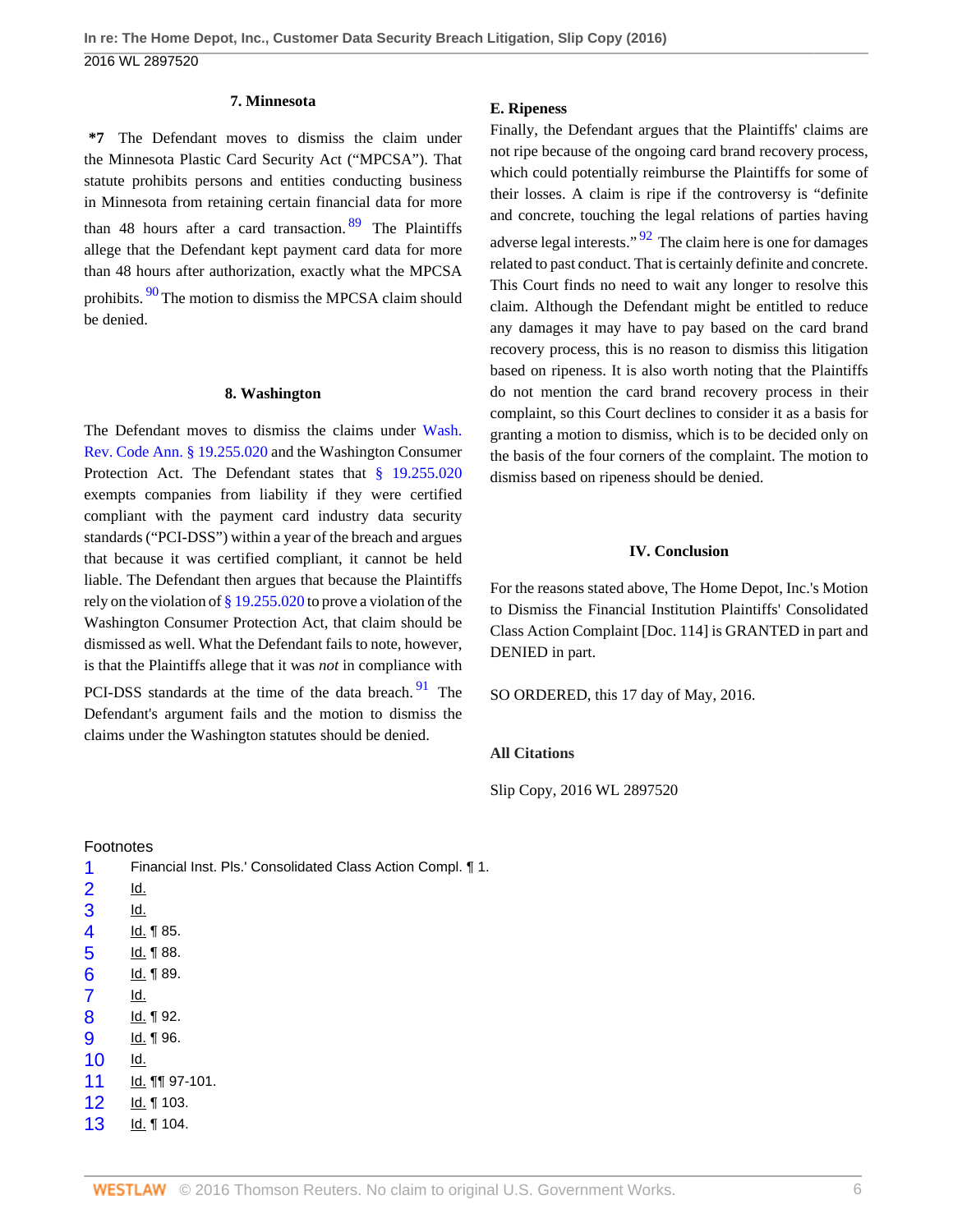<span id="page-6-17"></span><span id="page-6-16"></span><span id="page-6-15"></span><span id="page-6-14"></span><span id="page-6-13"></span><span id="page-6-12"></span><span id="page-6-11"></span><span id="page-6-10"></span><span id="page-6-9"></span><span id="page-6-8"></span><span id="page-6-7"></span><span id="page-6-6"></span><span id="page-6-5"></span><span id="page-6-4"></span><span id="page-6-3"></span><span id="page-6-2"></span><span id="page-6-1"></span><span id="page-6-0"></span>

|    | 2016 WL 2897520                                                            |
|----|----------------------------------------------------------------------------|
| 14 | <u>ld.</u>                                                                 |
| 15 | ld. 105.                                                                   |
| 16 | <u>ld.</u>                                                                 |
| 17 | ld. 106.                                                                   |
| 18 | ld. 107.                                                                   |
| 19 | ld. 109.                                                                   |
| 20 | ld. 118-123.                                                               |
| 21 | ld. 123.                                                                   |
| 22 | ld. 125.                                                                   |
| 23 | ld. 126.                                                                   |
| 24 | ld. 127.                                                                   |
| 25 | ld. 128.                                                                   |
| 26 | ld. 1129.                                                                  |
| 27 | ld. 11 130-131.                                                            |
| 28 | ld. 133.                                                                   |
| 29 | ld. 134.                                                                   |
| 30 | ld. 135.                                                                   |
| 31 | ld. 11 136-37.                                                             |
| 32 | ld. 137.                                                                   |
| 33 | ld. 138.                                                                   |
| 34 | ld. 139.                                                                   |
| 35 | <u>ld.</u>                                                                 |
| 36 | ld. 140.                                                                   |
| 37 | ld. 141.                                                                   |
| 38 | ld. 11 145-46, 150, 152.                                                   |
| 39 | ld. 146.                                                                   |
| 40 | ld. 148.                                                                   |
| 41 | Id.                                                                        |
| 42 | ld. 151.                                                                   |
| 43 | ld. 154.                                                                   |
| 44 | ld. 11 158-59.                                                             |
| 45 | ld. 11-61.                                                                 |
| 46 | ld. 11 62-80.                                                              |
| 47 | ld. 162.                                                                   |
| 48 | Ashcroft v. Iqbal, 129 S. Ct. 1937, 1949 (2009); Fed. R. Civ. P. 12(b)(6). |
| 49 | Bell Atlantic v. Twombly, 550 U.S. 544, 556 (2007).                        |

- <span id="page-6-36"></span><span id="page-6-35"></span><span id="page-6-34"></span><span id="page-6-33"></span><span id="page-6-32"></span><span id="page-6-31"></span><span id="page-6-30"></span><span id="page-6-29"></span><span id="page-6-28"></span><span id="page-6-27"></span><span id="page-6-26"></span><span id="page-6-25"></span><span id="page-6-24"></span><span id="page-6-23"></span><span id="page-6-22"></span><span id="page-6-21"></span><span id="page-6-20"></span><span id="page-6-19"></span><span id="page-6-18"></span> See [Quality Foods de Centro America, S.A. v. Latin American Agribusiness Dev. Corp., S.A., 711 F.2d 989, 994-95 \(11th](http://www.westlaw.com/Link/Document/FullText?findType=Y&serNum=1983134720&pubNum=0000350&originatingDoc=I614a90d01d9811e6accba36daa2dab8f&refType=RP&fi=co_pp_sp_350_994&originationContext=document&vr=3.0&rs=cblt1.0&transitionType=DocumentItem&contextData=(sc.UserEnteredCitation)#co_pp_sp_350_994) [Cir. 1983\);](http://www.westlaw.com/Link/Document/FullText?findType=Y&serNum=1983134720&pubNum=0000350&originatingDoc=I614a90d01d9811e6accba36daa2dab8f&refType=RP&fi=co_pp_sp_350_994&originationContext=document&vr=3.0&rs=cblt1.0&transitionType=DocumentItem&contextData=(sc.UserEnteredCitation)#co_pp_sp_350_994) see also [Sanjuan v. American Bd. of Psychiatry & Neurology, Inc., 40 F.3d 247, 251 \(7th Cir. 1994\)](http://www.westlaw.com/Link/Document/FullText?findType=Y&serNum=1994231990&pubNum=0000506&originatingDoc=I614a90d01d9811e6accba36daa2dab8f&refType=RP&fi=co_pp_sp_506_251&originationContext=document&vr=3.0&rs=cblt1.0&transitionType=DocumentItem&contextData=(sc.UserEnteredCitation)#co_pp_sp_506_251) (noting that at the pleading stage, the plaintiff "receives the benefit of imagination").
- <span id="page-6-37"></span>See [Lombard's, Inc. v. Prince Mfg., Inc., 753 F.2d 974, 975 \(11th Cir. 1985\),](http://www.westlaw.com/Link/Document/FullText?findType=Y&serNum=1985106405&pubNum=0000350&originatingDoc=I614a90d01d9811e6accba36daa2dab8f&refType=RP&fi=co_pp_sp_350_975&originationContext=document&vr=3.0&rs=cblt1.0&transitionType=DocumentItem&contextData=(sc.UserEnteredCitation)#co_pp_sp_350_975) cert. denied, [474 U.S. 1082 \(1986\).](http://www.westlaw.com/Link/Document/FullText?findType=Y&serNum=1986205379&pubNum=0000780&originatingDoc=I614a90d01d9811e6accba36daa2dab8f&refType=RP&originationContext=document&vr=3.0&rs=cblt1.0&transitionType=DocumentItem&contextData=(sc.UserEnteredCitation))
- <span id="page-6-38"></span>See [Erickson v. Pardus, 551 U.S. 89, 93 \(2007\)](http://www.westlaw.com/Link/Document/FullText?findType=Y&serNum=2012395796&pubNum=0000780&originatingDoc=I614a90d01d9811e6accba36daa2dab8f&refType=RP&fi=co_pp_sp_780_93&originationContext=document&vr=3.0&rs=cblt1.0&transitionType=DocumentItem&contextData=(sc.UserEnteredCitation)#co_pp_sp_780_93) (citing [Twombly, 550 U.S. at 555](http://www.westlaw.com/Link/Document/FullText?findType=Y&serNum=2012293296&pubNum=0000780&originatingDoc=I614a90d01d9811e6accba36daa2dab8f&refType=RP&fi=co_pp_sp_780_555&originationContext=document&vr=3.0&rs=cblt1.0&transitionType=DocumentItem&contextData=(sc.UserEnteredCitation)#co_pp_sp_780_555)).
- <span id="page-6-39"></span>[Clapper v. Amnesty Int'l USA, 133 S. Ct. 1138, 1147 \(2013\).](http://www.westlaw.com/Link/Document/FullText?findType=Y&serNum=2029935439&pubNum=0000708&originatingDoc=I614a90d01d9811e6accba36daa2dab8f&refType=RP&fi=co_pp_sp_708_1147&originationContext=document&vr=3.0&rs=cblt1.0&transitionType=DocumentItem&contextData=(sc.UserEnteredCitation)#co_pp_sp_708_1147)
- <span id="page-6-40"></span>Id.
- <span id="page-6-41"></span>Id. at 1150 n.5.
- <span id="page-6-42"></span>Financial Inst. Pls.' Consolidated Class Action Compl. ¶¶ 186-191.
- <span id="page-6-43"></span>[General Elec. Co. v. Lowe's Home Centers, Inc., 279 Ga. 77, 78 \(2005\).](http://www.westlaw.com/Link/Document/FullText?findType=Y&serNum=2006186952&pubNum=0000359&originatingDoc=I614a90d01d9811e6accba36daa2dab8f&refType=RP&fi=co_pp_sp_359_78&originationContext=document&vr=3.0&rs=cblt1.0&transitionType=DocumentItem&contextData=(sc.UserEnteredCitation)#co_pp_sp_359_78)
- <span id="page-6-44"></span>[Hanover Ins. Co. v. Hermosa Const. Grp., LLC, 57 F. Supp. 3d 1389, 1395 \(N.D. Ga. 2014\).](http://www.westlaw.com/Link/Document/FullText?findType=Y&serNum=2034702789&pubNum=0007903&originatingDoc=I614a90d01d9811e6accba36daa2dab8f&refType=RP&fi=co_pp_sp_7903_1395&originationContext=document&vr=3.0&rs=cblt1.0&transitionType=DocumentItem&contextData=(sc.UserEnteredCitation)#co_pp_sp_7903_1395)
- <span id="page-6-45"></span>[Liberty Mut. Fire Ins. Co. v. Cagle's, Inc., No. 1:10-cv-2158-TWT, 2010 WL 5288673, at \\*3 \(N.D. Ga. Dec. 16, 2010](http://www.westlaw.com/Link/Document/FullText?findType=Y&serNum=2024222563&pubNum=0000999&originatingDoc=I614a90d01d9811e6accba36daa2dab8f&refType=RP&originationContext=document&vr=3.0&rs=cblt1.0&transitionType=DocumentItem&contextData=(sc.UserEnteredCitation))).
- <span id="page-6-46"></span>[Bradley Center, Inc. v. Wessner, 250 Ga. 199, 201 \(1982\)](http://www.westlaw.com/Link/Document/FullText?findType=Y&serNum=1982148037&pubNum=0000359&originatingDoc=I614a90d01d9811e6accba36daa2dab8f&refType=RP&fi=co_pp_sp_359_201&originationContext=document&vr=3.0&rs=cblt1.0&transitionType=DocumentItem&contextData=(sc.UserEnteredCitation)#co_pp_sp_359_201).